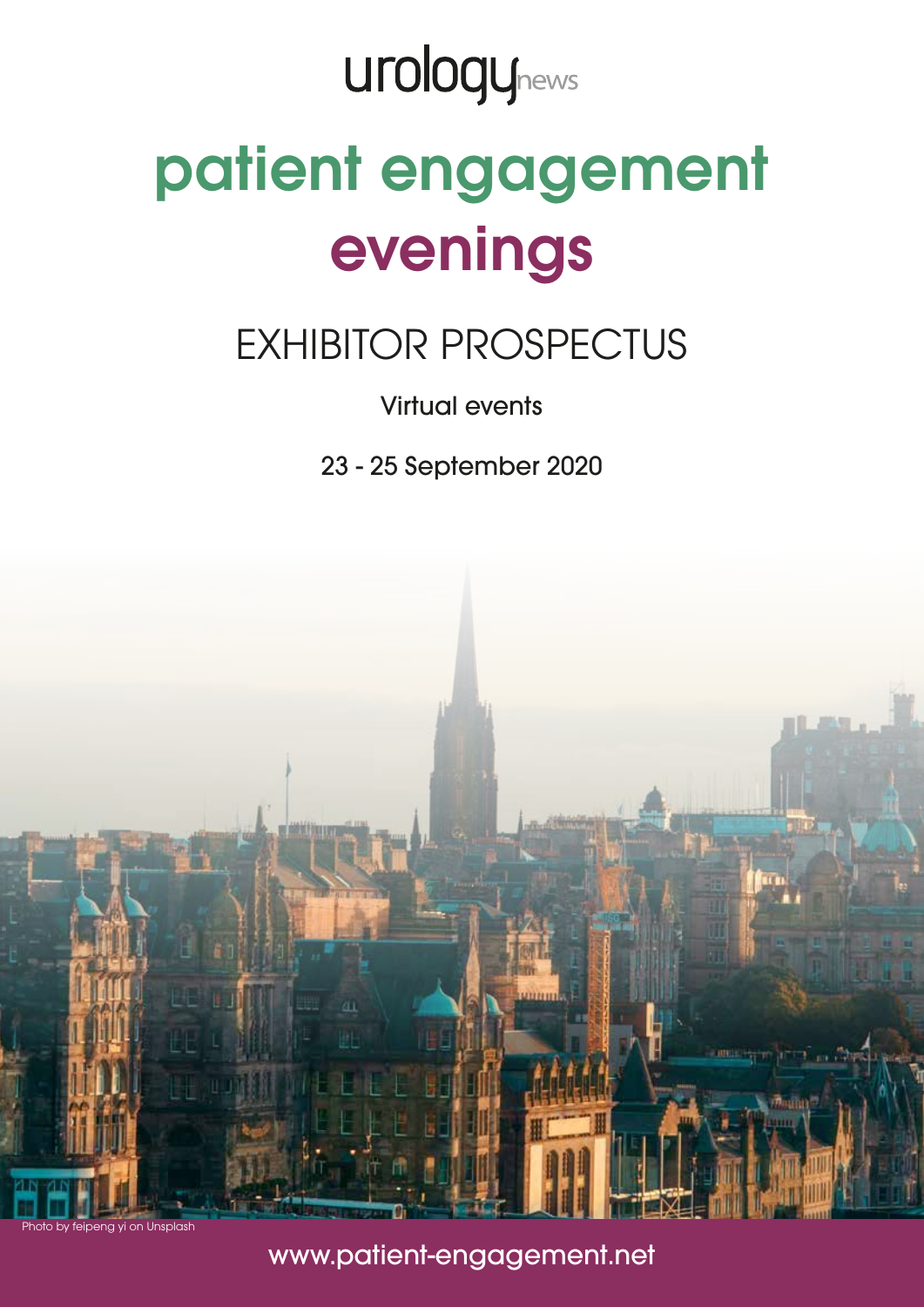#### Welcome

#### Dear Colleague

It is with great pleasure that we can announce the launch of the Urology News Patient Engagement Evenings. Building on an upsurge of interest in how the urology field communicates with the patients it treats, the event will deliver a series of evening lectures by leading clinical experts covering the opportunities, technologies and challenges involved in contemporary medical communication.

Assembling a range of clinicians, policymakers, charities and medical journalists, the event is both a learning opportunity and an opportunity to network, equipping attendees with the knowledge and the connections to get new patient-support initiatives off the ground. We'd like to invite you to be part of the conversation.

#### Faculty & Topics

| 23 September        | Jay Khastgir - Online support for incontinence sufferers                                              |  |
|---------------------|-------------------------------------------------------------------------------------------------------|--|
| Time: 17:00 - 20:00 | Katy Gunn & Deborah Munro - Thinking local in patient<br>support delivery; the UCAN example           |  |
|                     | Majid Shabbir - Communication strategies in the andrology<br>field                                    |  |
| 24 September        | Asif Muneer - Erectile dysfunction communication                                                      |  |
| Time: 17:00 - 20:00 | Catherine Murphy - Algorithms for decision-making in<br>management of post-prostatectomy incontinence |  |
|                     | Wael Agur - Harnessing feedback; the patient decision aid<br>and the Cumberlege report                |  |
| 25 September        | <b>Hashim Hashim - Mesh &amp; the IMMDS review</b>                                                    |  |
| Time: 17:00 - 19:30 | Elaine Miller - Language and laughter in pelvic health                                                |  |
|                     |                                                                                                       |  |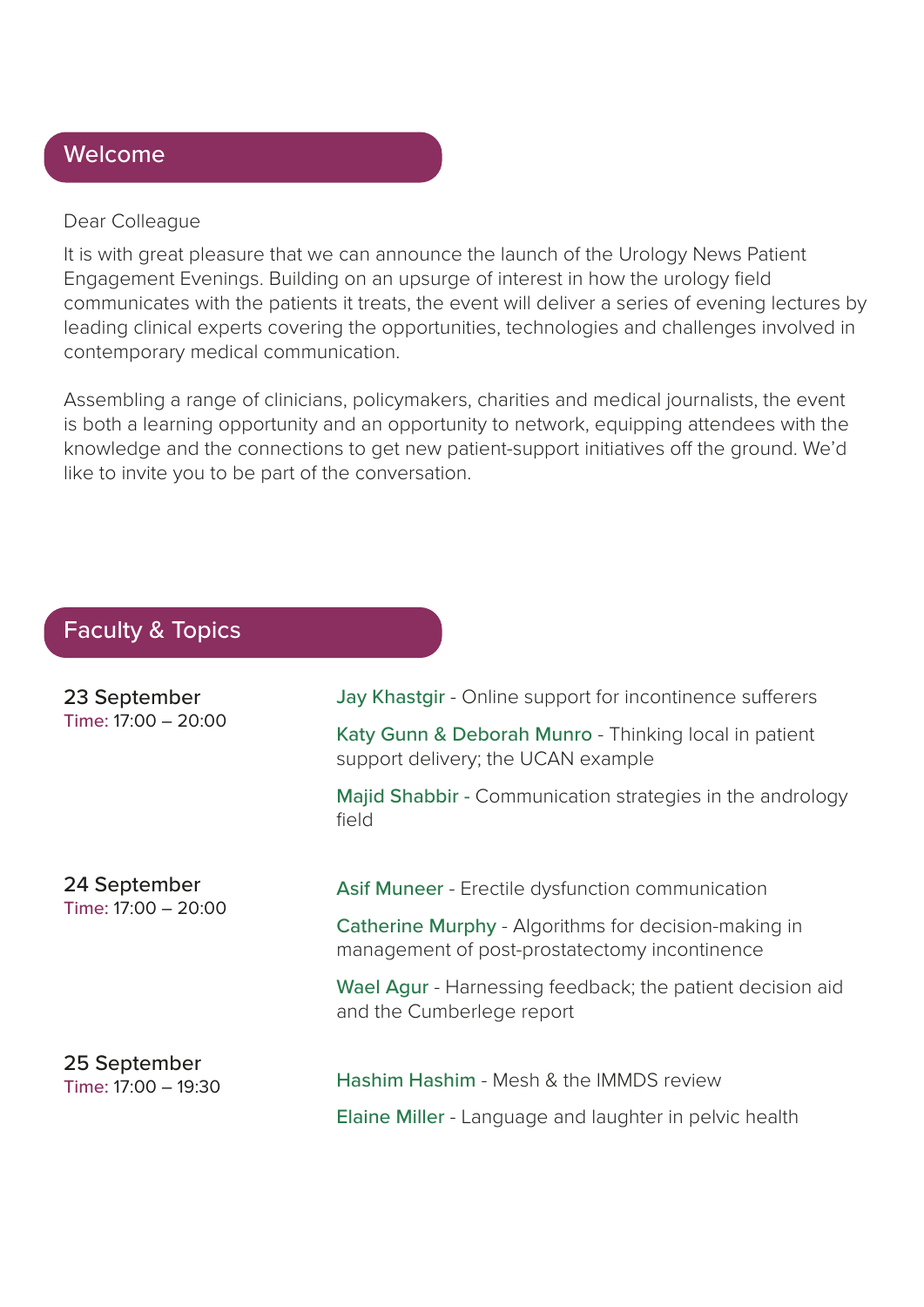#### Exhibition options

#### **SPONSORSHIP PACKAGE**

The full sponsorship package includes:

- Company Presentation: 15 minutes presentation on the 'Main Stage' channel. This will be delivered to registered delegates, recorded to be made available post-event, and can also, optionally, be simulcast via our website and social media to the wider online audience
- Virtual stand space
- Up to 6 exhibitor salespeople available for networking
- Push notification each evening directing attendees to your team
- A bespoke web-page on the *www.patient-engagement.net* website
- Banner advert on one of the primary pages of the *www.patient-engagement.net* website
- Pre-conference email publicity to delegates
- Acknowledgment of sponsorship on all publicity materials
- A list of delegates will be given to you after the event upon request (GDPR compliant)
- Sponsors will also be invited to our speakers dinner as Urology News guests (2 invites per company), giving direct access to key industry influencers

Rate: £2500 + VAT.

#### **EXHIBITOR PACKAGE**

The exhibitor package includes:-

- Virtual stand space
- Up to 4 exhibitor salespeople available for networking
- Invitation to attend speakers' talks
- Pre-conference email publicity to delegates
- Acknowledgment in all publicity material
- List of delegates after event upon request (GDPR compliant)

Rate: £1000 + VAT.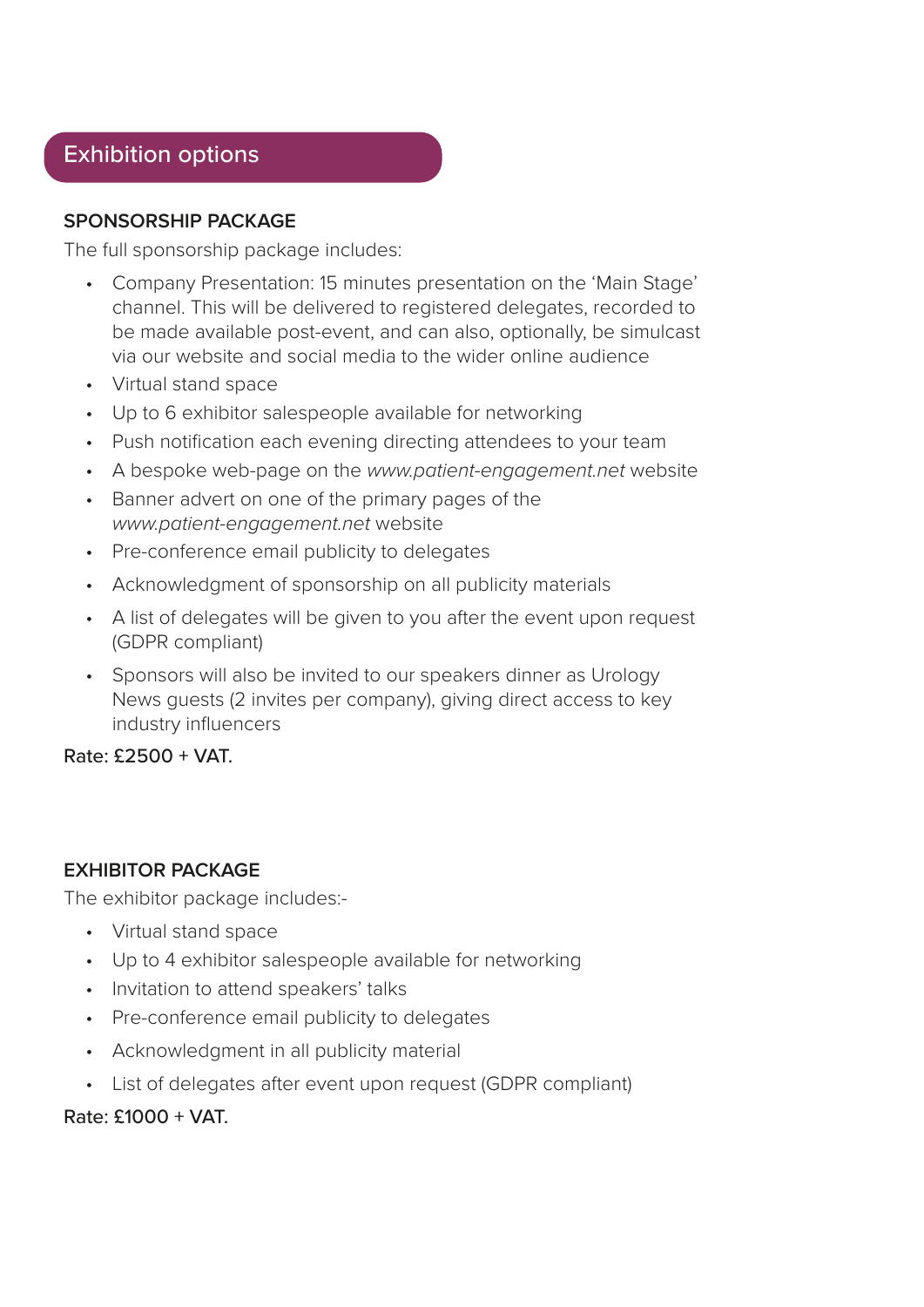#### Exhibition format

The Exhibition will be hosted in virtual format within the meeting website environment. Exhibitors will benefit from a virtual stand, a presence on the pre-event website, email publicity, and enhanced networking options with delegates. Here is a run-down of all the promotional material that can be delivered as part of the exhibitor packages:

#### **Virtual event platform**

The full sponsorship package includes:

- **Exhibitor Ad within Networking environment**: 280 characters of text
- **Exhibitor Categories within Networking environment:** 1 3 areas of interest for attendees that match neatly with your products. Attendees who select these options will be funnelled directly to you.
- **• Virtual Booth:**

#### INTRODUCTION SECTION

- » Company's name
- » Subtitle *(Max. 75 characters. Can be a catchy phrase to get your virtual booth more views.)*
- » Website URL
- » Facebook URL
- » Twitter ID
- » LinkedIN URL *(can be a person's or company's)*

#### STAND FRONT

- » Promo video URL: Maximum 1 video. Livestream or recorded video can be accommodated. This must be an embedded URL link to a streaming provider *(e.g: YouTube)*, where your video is uploaded.
- » Document .pdf that you would like to put in the booth: Maximum 1 .pdf document, delivered as an embedded URL. It is recommended to be a short document that presents your company's products and services.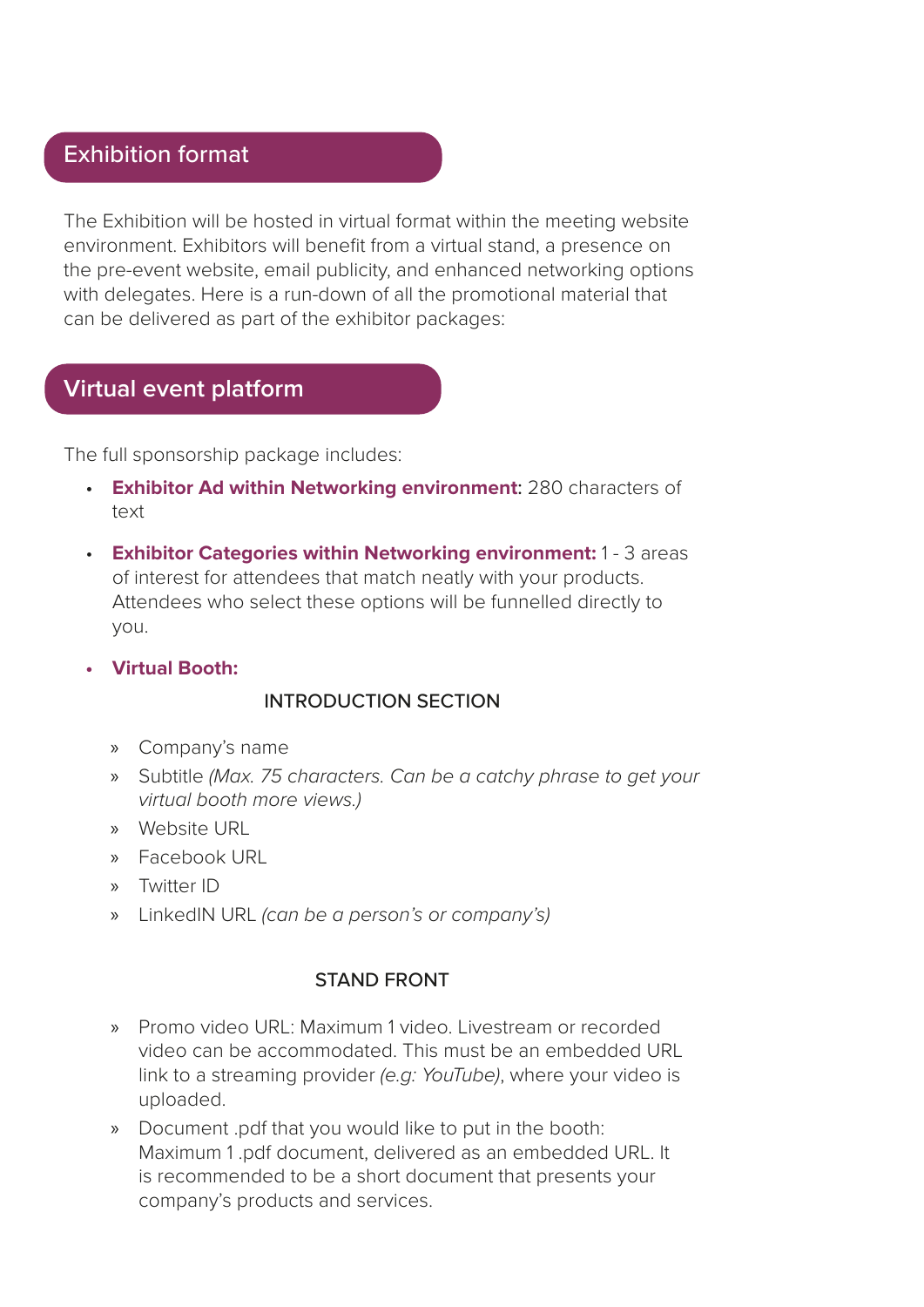#### STAND CAROUSEL

- » Company description: 100 to 130 words recommended
- » URLs: Maximum 2 URL embedded links with a title. For example, "*Description of our products*" along with a URL embedded link to your website, or "*Project video*" along with an embedded URL link to a website *(e.g: Youtube)* where your project is displayed.
- » Images: Maximum 2 images and a title as a link, if possible. File types .jpg, .png or .gif. To optimize the visibility of the images in your virtual stand, we suggest photos in panoramic orientation, 16:9 scale, and dimensions 736x400 pixels *(approximately)*. Oversized photos will saturate your booth. Please include a brief description of each photo.
- » Logo: Maximum 1. 300x300pixels, jpg, png, or gif. High resolution images preferred.

#### PRE-EVENT WEBSITE

- » Company Bio: 300 words covering company background and reasons for involvement in the Patient Engagement Events
- » Bespoke Article (Sponsor Package only): A web-page within *www.patient-engagement.net* delivering content of your choice, supporting your presentation. No limitations on amount of text, number of images or videos; videos must be hosted on an external streaming platform and embedded.
- » Banner Advert (Sponsor Package only): A banner ad on one of the primary pages of *www.patient-engagement.net* Technical spec;
- » Width 980 pixels x Height 100 pixels
- » Image resolution 72pdi
- » Colour RGB
- » File format jpg, jpeg, gif, png
- » Files should be no bigger than 1Mb

#### PROMOTIONAL EMAILS

» Promotional Email Slot: 200 words of text plus 1 image, link and logo.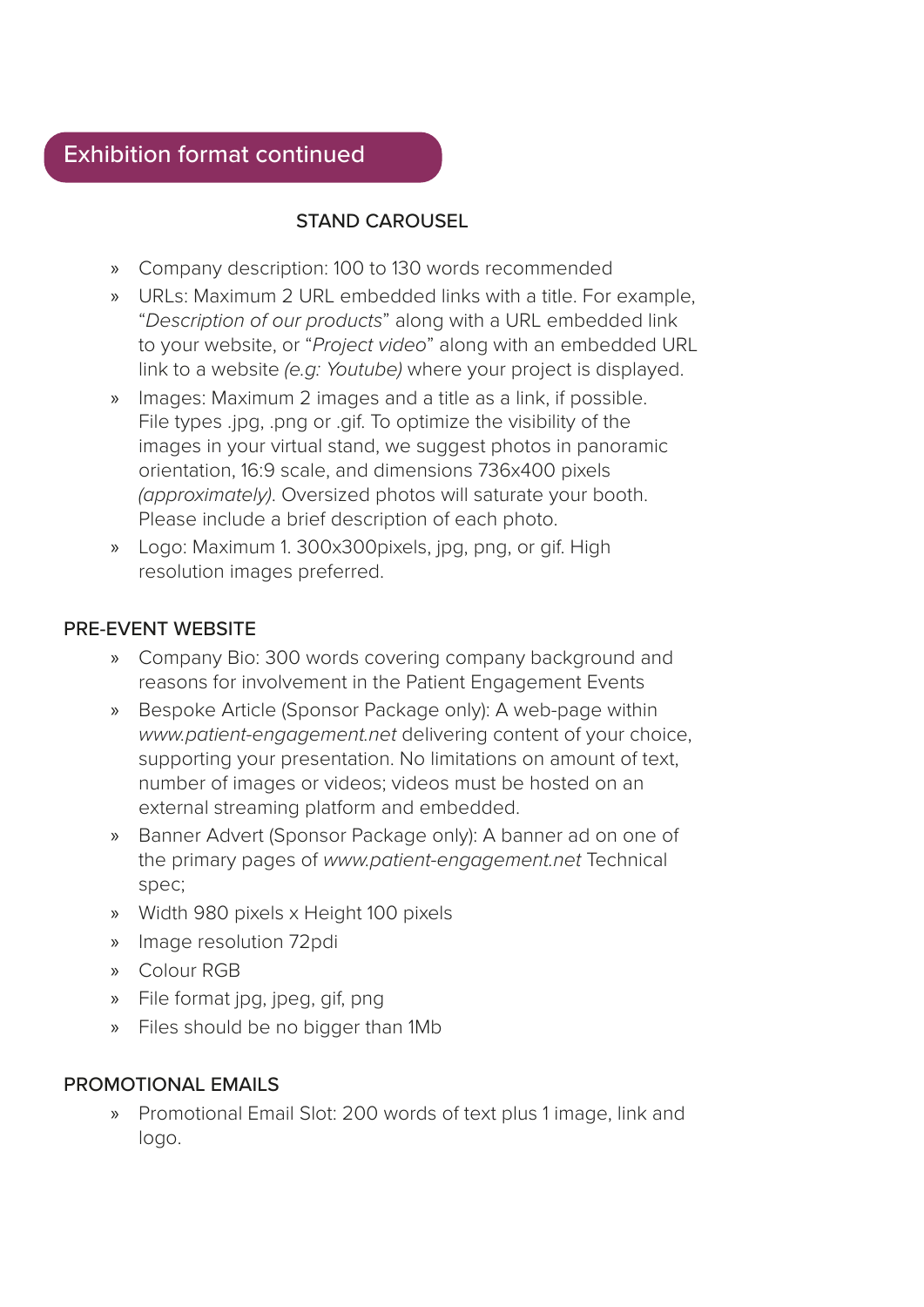## Other sponsorship options

| $\rangle\!\rangle$ |                                                                                                                                                                                                                                                                                                                                               | $£500 + VAT$                                                     |
|--------------------|-----------------------------------------------------------------------------------------------------------------------------------------------------------------------------------------------------------------------------------------------------------------------------------------------------------------------------------------------|------------------------------------------------------------------|
| $\gg$              | Keynote Speaker Sponsorship (Logo on screen pre and<br>post presentation, acknowledgement from chair and on<br>website) - The Contract of the Contract of the Contract of the Contract of the Contract of the Contract of the Contract of the Contract of the Contract of the Contract of the Contract of the Contract of the Contract of the | $£300 + VAT$                                                     |
| $\rangle\!\rangle$ | Holding screens sponsor (x5 max) - The Molding screens sponsor (x5 max)                                                                                                                                                                                                                                                                       | $£250 + VAT$                                                     |
|                    | » Video sponsorship (logo and acknowledgment of<br>support on video of one presentation) -                                                                                                                                                                                                                                                    | $£250 + VAT$                                                     |
| $\rangle\!\rangle$ | Website sponsorship (x10 max - logo & link on                                                                                                                                                                                                                                                                                                 | $£250 + VAT$                                                     |
| $\rangle\!\rangle$ | Website article (live on site for 6 months, addressing a<br>patient engagement topic of your choice - no limitations                                                                                                                                                                                                                          | $£500 + VAT$                                                     |
|                    |                                                                                                                                                                                                                                                                                                                                               | $£250 + VAT$ per advert                                          |
| $\mathcal{V}$      | Email banner adverts - The Manuscript                                                                                                                                                                                                                                                                                                         | $£250 + VAT$<br>for advert displayed in<br>6 emails to delegates |
| $\mathcal{V}$      | Sponsored social media posts - x10<br>(limited to 2 per week) $\frac{1}{1}$                                                                                                                                                                                                                                                                   | $£100 + VAT$                                                     |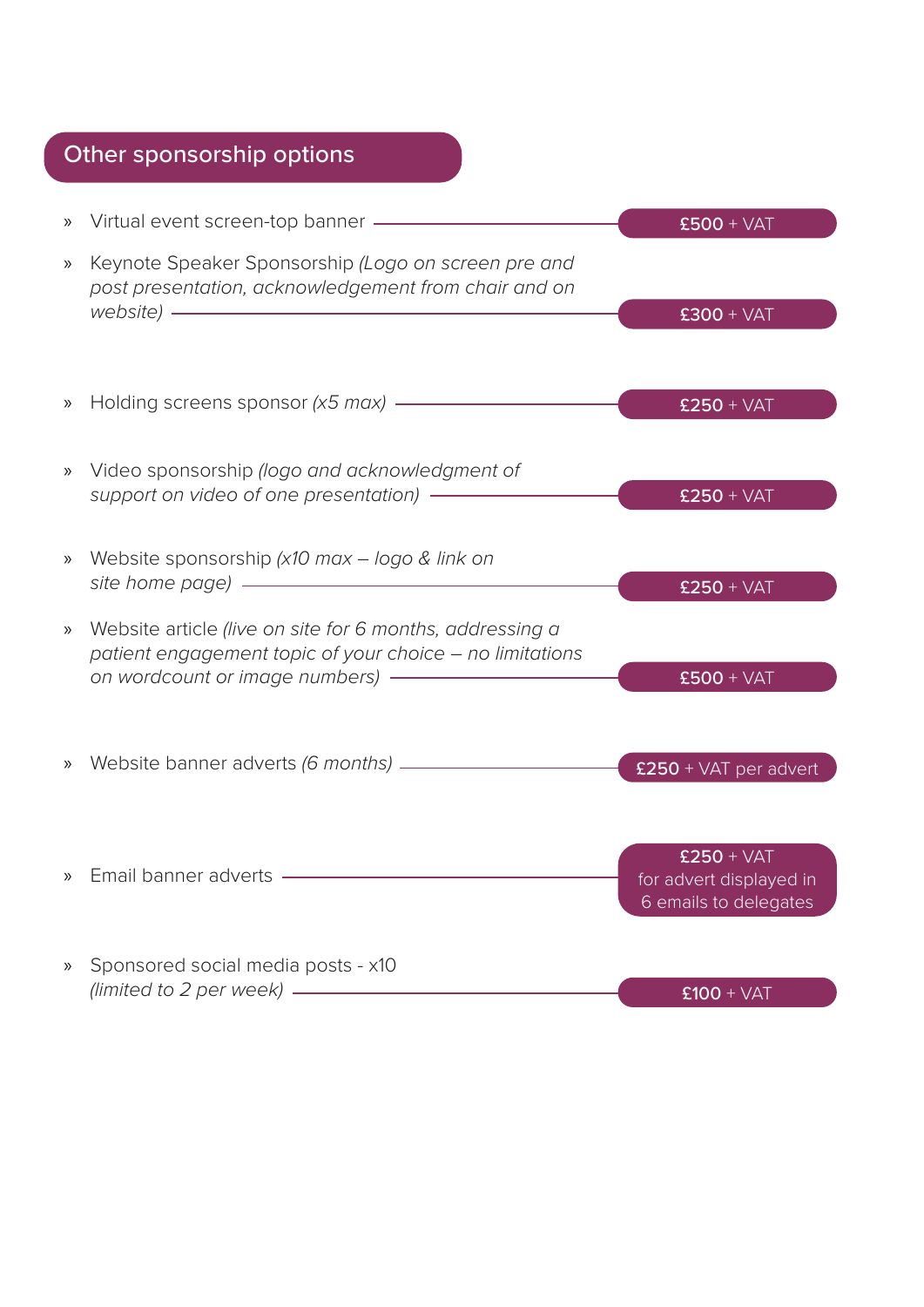#### Event details

#### **ORGANISER**

William Young E: william@pinpoint-scotland.com T: +44 (0)131 478 8404

Urology News Pinpoint Scotland Ltd 9 Gayfield Square EDINBURGH EH1 3NT

#### **EXHIBITION**

Upload of digital booth content should be complete by the 9 September. Collateral should be provided directly to the Urology News team to handle upload.